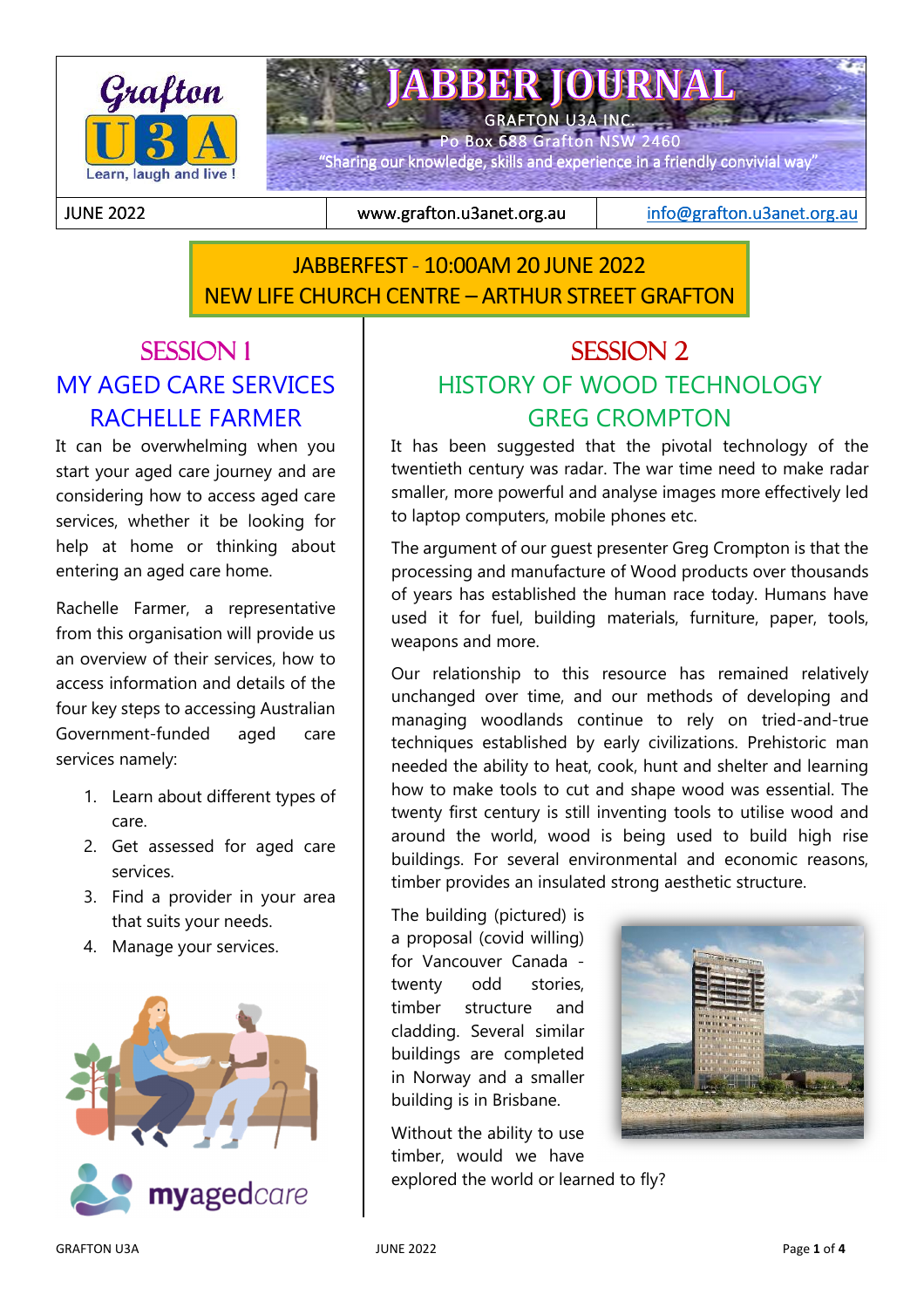### PRESIDENT'S LETTER

Good morning, everyone



I hope you have been enjoying the sunshine today. What a relief to see the sun and blue sky after all those weeks of rain. A lot of our rain lately has just been fairly small amounts every day, but just enough to keep the ground sodden and waterlogged. I am now at the stage where I am sinking in mud as soon as I leave the house yard. It's now necessary to wear the gum boots just to get the car out of the shed, then to change shoes once I get to the front gate. All quite a routine, but I'm aware that I'm one of many local residents having to adjust to the boggy

conditions. I am just so glad I am not camping as I believe further rain is predicted - fantastic.

Our April Jabberfest turned out to be a challenge, since our much-anticipated chocolatier had marked the wrong date on his calendar. I guess after an intense period of effort to accommodate the demands of both Easter and Mothers' Day chocolates, he was probably exhausted. Never mind, Kevin has now made plans for him to present to us later in the year. We were fortunate that Jessica Stamper, our police liaison Officer talking to us about scams in the first session, was able to continue her presentation following morning tea. Jessica provided a wealth of information for us and was an excellent speaker. Alas, scammers are everywhere, attempting to access us via a range of devices. We need to be mindful of their existence and constantly alert to their devious methods and activities. Additional copies of the 'Little Book of Scams' are now available – contact Kevin to obtain your copy.

I am pleased to inform you that Grafton U3A will be celebrating its 20<sup>th</sup> Anniversary later this year. We plan to hold a special celebration at our October Jabberfest, including an exhibition of photos and documents from the early days to more recent times. Nancye, Carole, Fiona and I will be forming a planning committee and are particularly keen to hear your ideas about groups or U3A activities which you thought were particularly memorable. We are also hoping to invite a few visitors from the early days to help the celebrations along. Please do not hesitate to approach any member of the Committee with your suggestions concerning events or people who you would like to see included in the celebrations. We have a much-loved organisation here, which has welcomed many participants over the years. Let's give it a good birthday party!

In the meantime, I look forward to catching up with you at our next Jabberfest.

## Alysan Pender



Each month there will be an unusual word that is real and has been or is still being used. Without reference to Google or a dictionary, your challenge is to work out a possible meaning and then use it in a sentence. The meaning will be published in the next available edition of the Jabber Journal. **Last month's word - HOCKET –** It is the interruption of a voice part, (usually of two or more parts alternately), by rests so as to produce a broken or

\* MORGANATIC \*

spasmodic effect. Fiona Duggan

## LEARNED IN LIFE

Can't clean the whole room? Clean a corner of it. Can't get in the shower? Wash your face. Can't do all the dishes? Do a dish.

Always look for the thing you **CAN** do, with the energy and focus you **DO** have. Little wins pave the way for bigger wins. 1% beats 0%. Dr Glen Doyle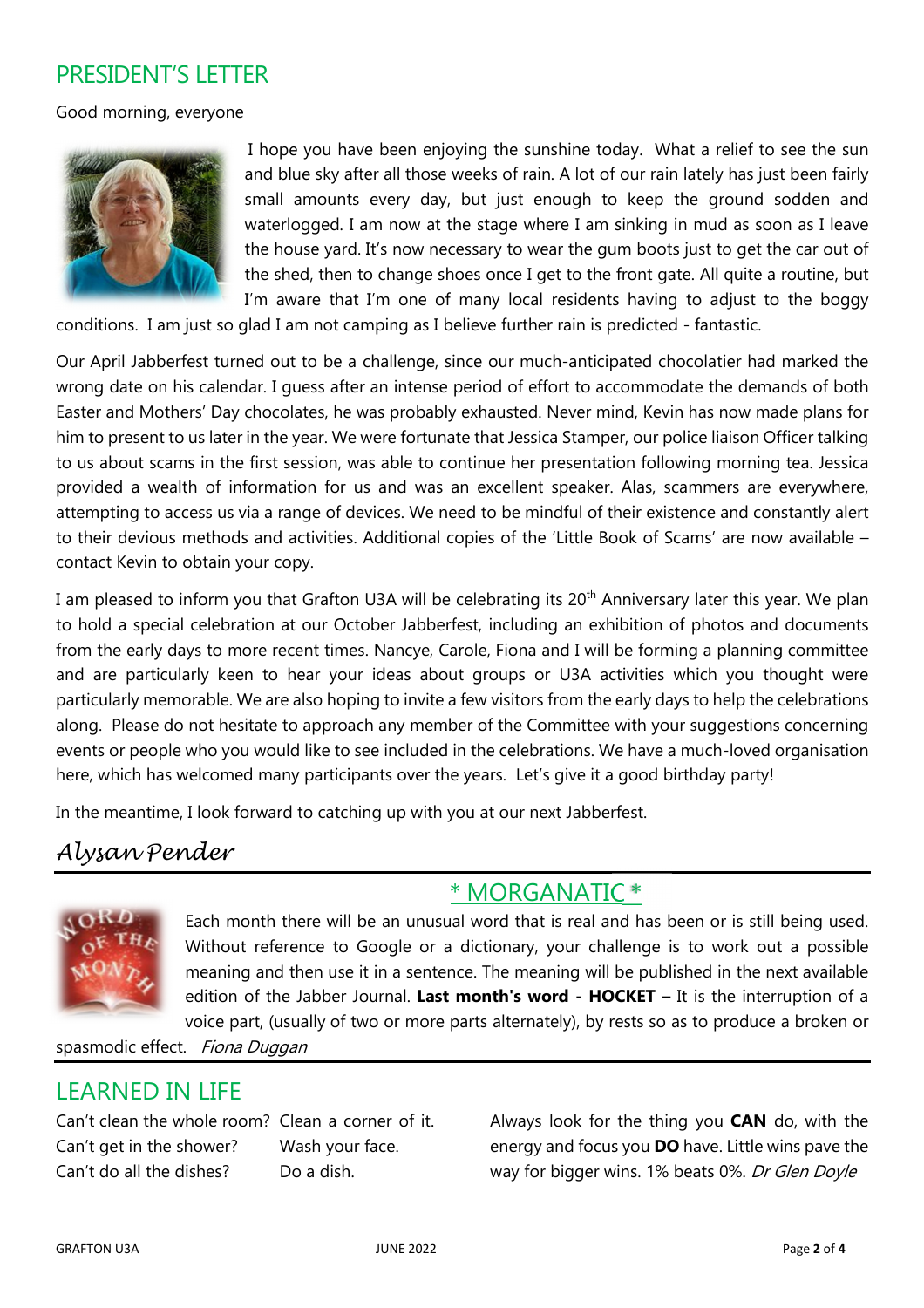# COURSES AND INTEREST GROUPS UPDATE – ALYSAN PENDER

ARMCHAIR TRAVEL - Our next Armchair Travel group gathering will be held on Monday 27<sup>th</sup> June from 2.00 to 4.00 pm at the U3A rooms, Dougherty House. Alysan Pender will be speaking about her travels to South Africa, Namibia and Botswana in 2002. Enquiries to Magda Mussared, phone 66449309 or Alysan Pender 0447270997.

#### ARMCHAIR TRAVEL – SPEAKERS REQUIRED

After all the closed borders, few of us have been travelling in recent times. If you have a past travel experience and/or photos you would like to share with the group we would love to hear from you! We are probably the only people who will listen happily to your travel stories! Please contact Magda Mussared 66449309.



**All our advertised groups are now up and running. The majority of the groups still have vacancies and would welcome new members. Please contact the respective group leader if you have any enquiries.** 

### MAY JABBERFEST WRAP

Just when we thought that all things were going to plan our guest speaker got the date wrong and would have turned up on the Wednesday, two days late. Kevin Dixon has been assured by the Chocolatier that he will be able to meet with us in the next few months and we will have to suppress our taste buds until then. However, thankfully Jessica Stamper, the Police Liaison Officer, who had presented us with an outstanding session first up, fortunately was able to stay for the second session and respond to the many questions after time in the earlier session having run out, were not able to be addressed. What an outstanding lady she is!!! Scams that many of our members have experienced in the past from multiple sources, were elucidated with detailed explanations as to how such should be handled to avoid being conned.

Scams have proliferated over the last few years with the scammers using the Internet, Telephone system, both landlines and mobiles, E-mails and Facebook, with some problems for the Police being caused by the fact that the scammers are not confined within our State Borders and can originate from anywhere worldwide. In regard to house break-ins, there are some steps that we all should take to ensure that our properties are secure as these intrusions can occur even while the occupants are at home, being distracted just by watching their television programmes. Some handy advice was that we should take steps to lessen the risks of a home invasion by making sure doors are locked and our gardens do not provide a thief with cover, external lighting is in working order and another good deterrent is your pet dog, as their barking can deter an intruder.

Mention was made that the Police are working with laws that were enacted in the 1990's. Another hint was to ignore any e-mails that have a 0011 ....... address attached as they are highly likely to be a scam. We thankfully should now be much better prepared for the future. and I hope that you all have a copy of the 'Little Black Book of Scams' that were available on the day. We were not able to present Jessica the usual Men's Shed creation on the day and this will be given to her in the near future.

The lucky door prize winner for the day was Geoff Hiatt.

We can now 'touch wood' look forward to Jabberfest which will be a little later in June due to the Long Weekend falling on the second Monday so the 20th June will be the day. Brian Carter

#### **IMPORTANT INFORMATION**

Please note that copies of 'The little Black Book of Scams' are now available from me. In addition, please be aware that if you receive a call from a phone number that you do not recognise you can check it out by accessing the link https:///www.reverseaustralia.com and key in the number to ascertain its source. Kevin Dixon